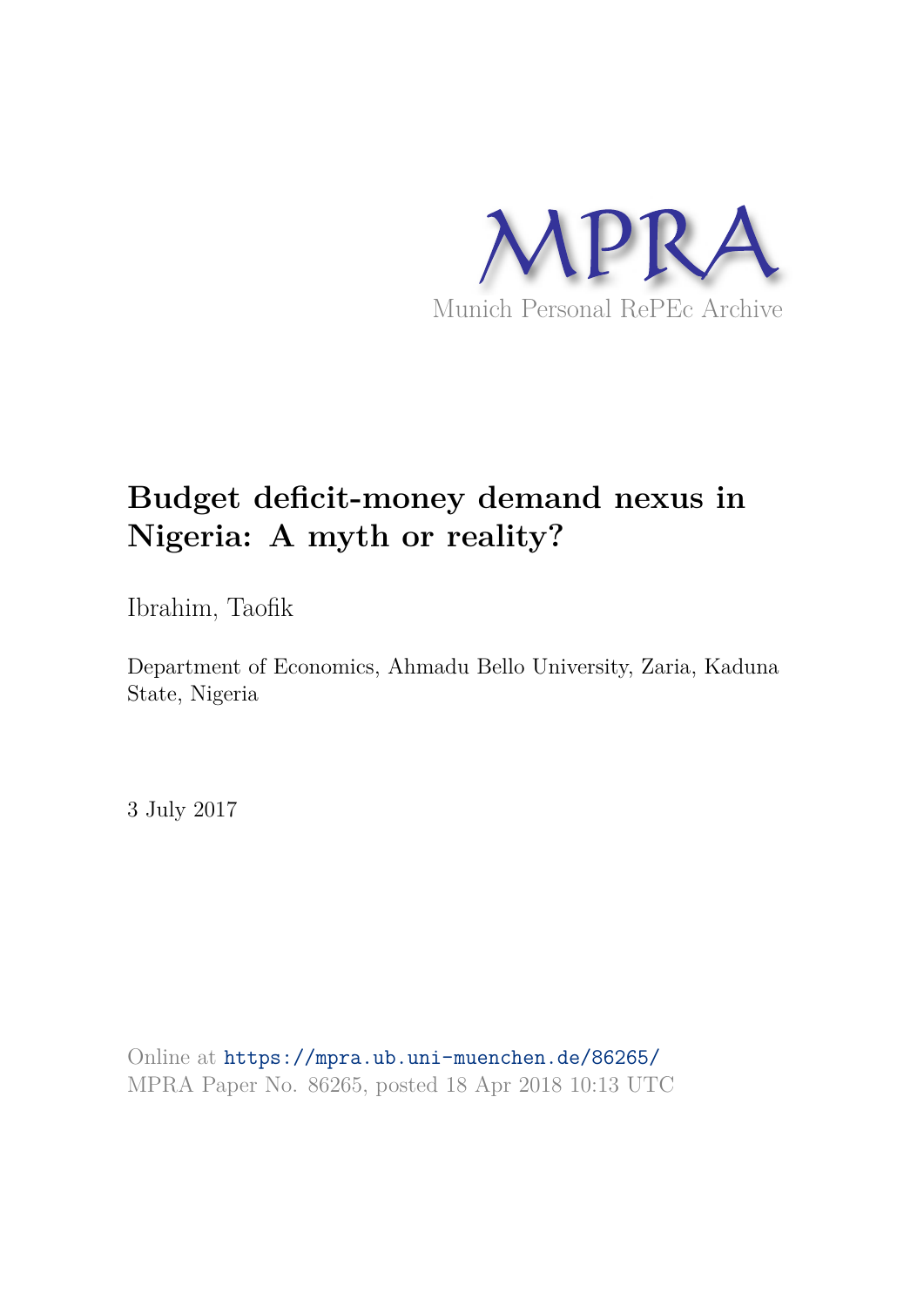#### **Budget Deficit-Money Demand Nexus in Nigeria: A Myth or Reality?**

Taofik .M. IBRAHIM Department of Economics, Ahmadu Bello University, Zaria, Kaduna State, Nigeria Email: imohfik@gmail.com

#### **ABSTRACT**

Budget deficit has an implication for monetary policy formulation and thus aggregate macroeconomic performance. An important question often asked is whether an increase in budget deficit is able to change the money market equilibrium. In order to answer this question, this paper investigates empirically the sensitivity and validity of the Keynesian and Neoclassical propositions and the Ricardian equivalence hypothesis. The study utilized cointegration analysis and ECM methodology to ascertain the short and long-run effect of budget deficit on money demand. The results of the cointegration test confirmed the existence of a strong and stable long-term relationship among the variables in the money demand model. Also, the estimates of the ECM model indicate the existence of a short- and longterm, positive and significant relationship between money demand and budget deficit suggesting that the Keynesian and Neoclassical views hold for Nigeria. Therefore the study suggests that there should be increased emphasis on productivity and efficiency of government expenditure since it impact positively on aggregate money demand via increase in aggregate demand.

#### **Keywords: Budget Deficit, Money Demand, Error Correction Model (ECM), Nigeria.**

# **JEL Classification: E41, H62.**

# **1. Introduction**

The contending views on the link between budget deficit and money demand have remained at the centre stage for decades. There are two variant views on this relationship. The first are the proponent of a positive impact of budget deficits on money demand championed by the Neoclassicals and Keynesians. The proponent of this view argued that an expansionary fiscal policy, either by increasing government expenditure or by tax cut will widen the budget deficit (See, for example, Bovenberg, 1998; Laumas, 1989; and Dua, 1993). This increase in budget deficit will affect aggregate demand positively depending on the size of the multiplier. The rise in aggregate demand will in turn increase the demand for money for transaction purposes. Besides, when government decide to finance its budget deficit by issuing bond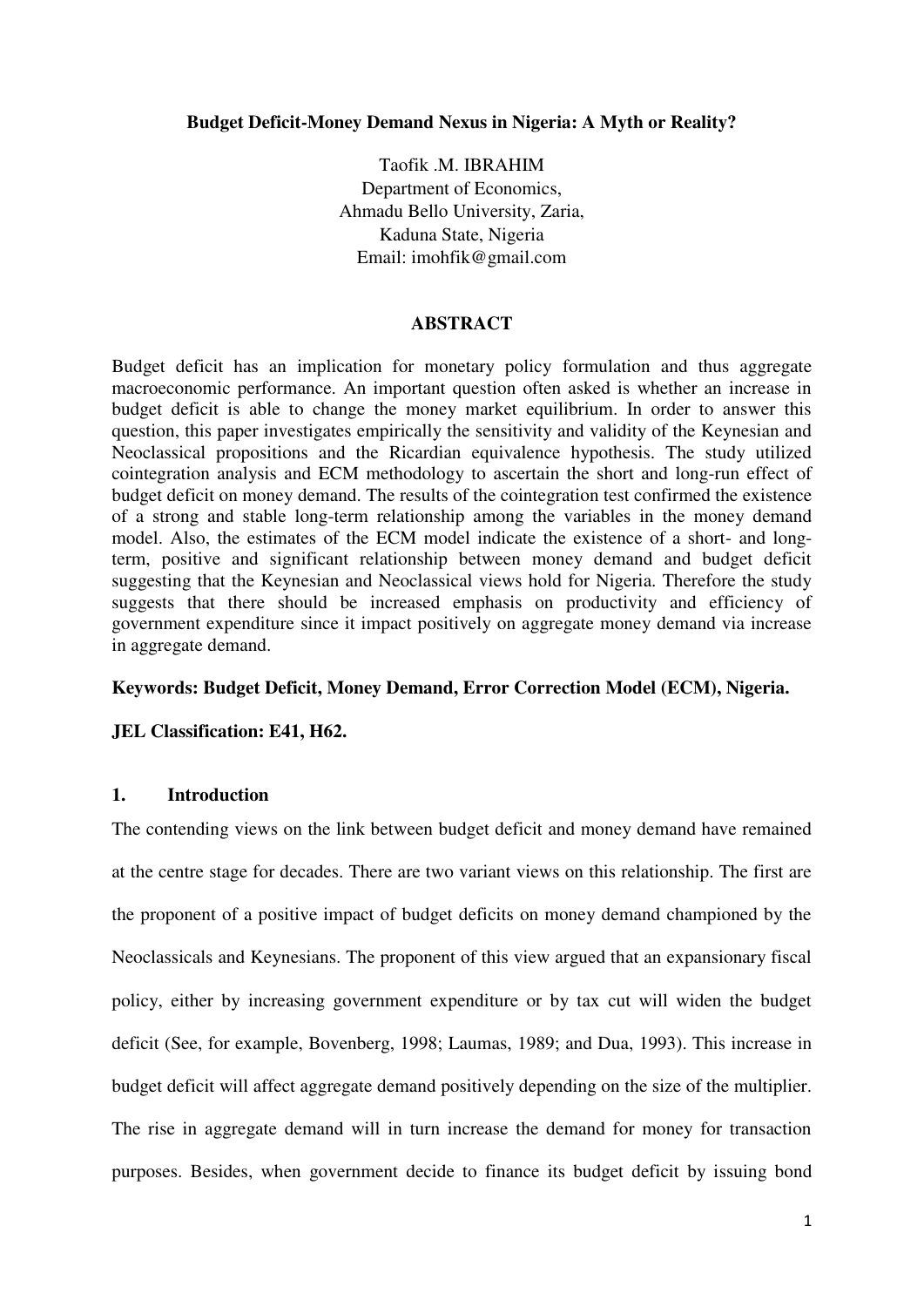rather than through taxation, the net worth of holders of government bond rises thereby changing the consumption pattern of the holders of this bond since their net worth has improved. The rise in consumption expenditure will stimulate growth in national income which in turn increases demand for money for transaction purposes. The overall effects of budget deficits is to increase money demand which in turn leads to increase in interest rate. The rise in interest rates ultimately crowd out private investment.

The second view is the Ricardian' which advocate that budget deficits have no effect on money demand in the short or long run (See, for example, Barro, 1989; Darrat, 1990; and Cheng, 1998). They assumes that government keeps its expenditure level fixed over time. Therefore, a cuts in taxes by government implies a rise in budget deficit. But, this cut in tax at present indicate a rise in taxes in the future which is the same in terms of value with the initial tax cut because governments often equate its total spending in each period with its total revenues from all sources. Invariably, government expenditure at time t, determines the value of taxes and other revenues at the same time t. Thus, the current value of taxes and other revenues will not change as long as the current value of government expenditures remains unchanged (Barro, 1989). The issuance of government bonds to finance its expenditures is considered as assets to holders of the bond, but at the same time a liability since government will increase taxes in the future in order to redeem the bonds (Barro, 1989). Therefore, the equality between the assets and liabilities imply that the net wealth of the society remain unchanged. Since wealth does not change, consumption and aggregate demand would not be affected indicating that the demand for money for transaction purpose will remain unchanged.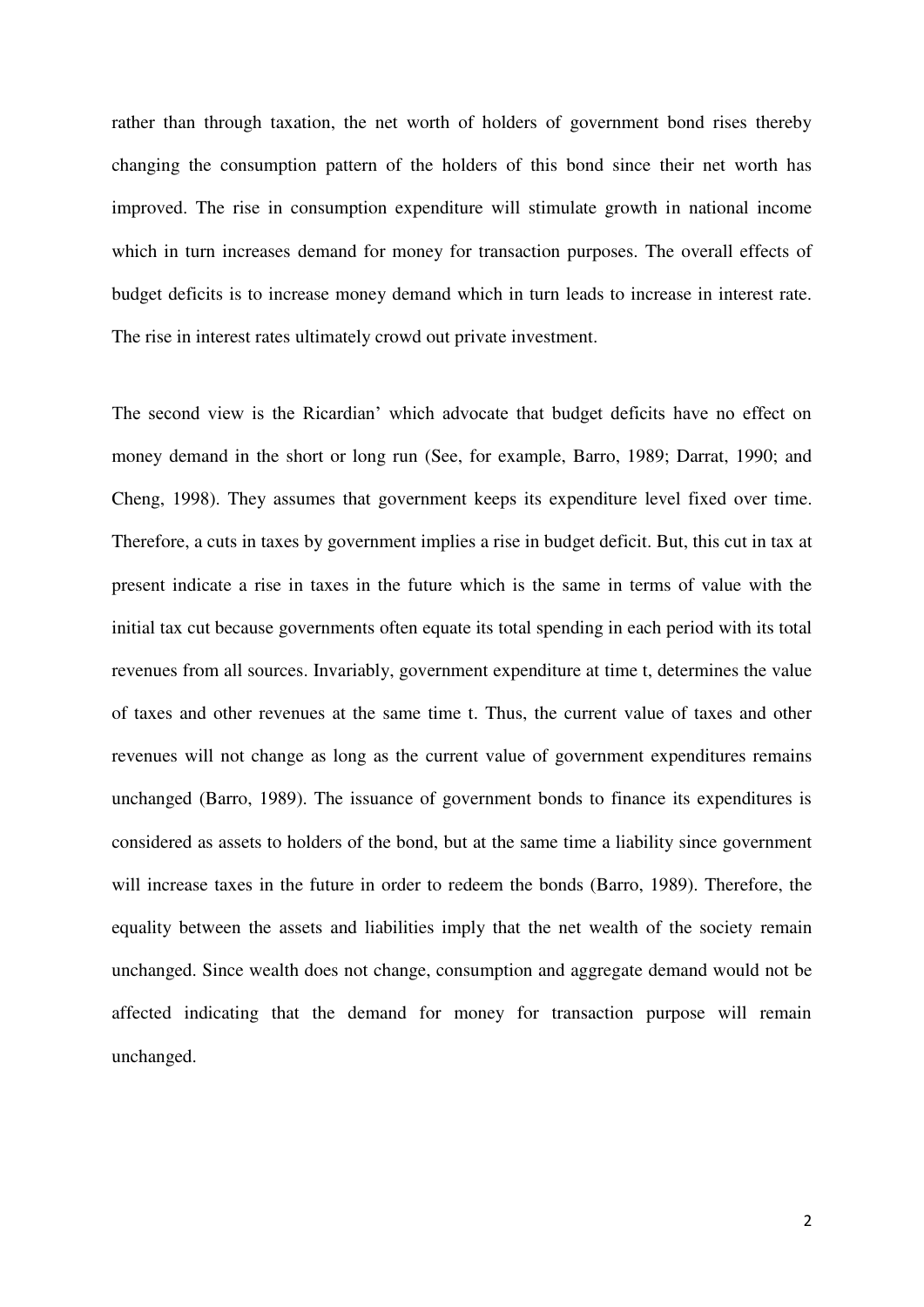Using annual data, this paper attempts to ascertain which of these theoretical paradigms hold for Nigerian economy considering the fact that the country has persistently ran a budget deficit over the years. The need for empirical investigation of these relationship is essential, given that increase in budget deficit can bring about a change in the money market equilibrium. Also, previous empirical studies have dwell more on the link between budget deficits and inflation (Ezeabasili, Mojekwu and Hebert, 2012; Odionye and Uma, 2013; and Bakare, Adesanya and Bolarinwa, 2014) and also the link between budget deficit and economic growth (see among others, Oladipo and Akinbobola, 2011). Therefore, this study utilized the Error Correction model (ECM) to examine the impact of budget deficit on money demand in Nigeria between 1980 and 2015. The paper also conduct a number of basic diagnostic and specification tests in order to examine the robustness, consistency, and stability of the money demand model.

In the following section, the review of previous studies is presented. In Section 3 theoretical Framework and Research Methodology are discussed. Section 4 presents the empirical findings while Section 5 presents the concluding remarks.

#### **2. Review of Literature**

The theoretical relationship between budget deficit and money demand is discussed in three different theoretical paradigm namely; Keynesian, Neoclassical and Ricardian. Many studies have tested the validity of this postulation however, there is no consensus in the literature. For instance, Vamvoukas (1998) investigates the link between budget deficit and money demand for Greek economy from 1950 to 1993. The paper employs Johnsen cointegration test, Error Correction Model (ECM) and several diagnostic tests. The study found a significant and positive relationship between budget deficit and the money demand, implying that the Keynesian view holds for Greece. Extending the time frame from 1948 to 2001,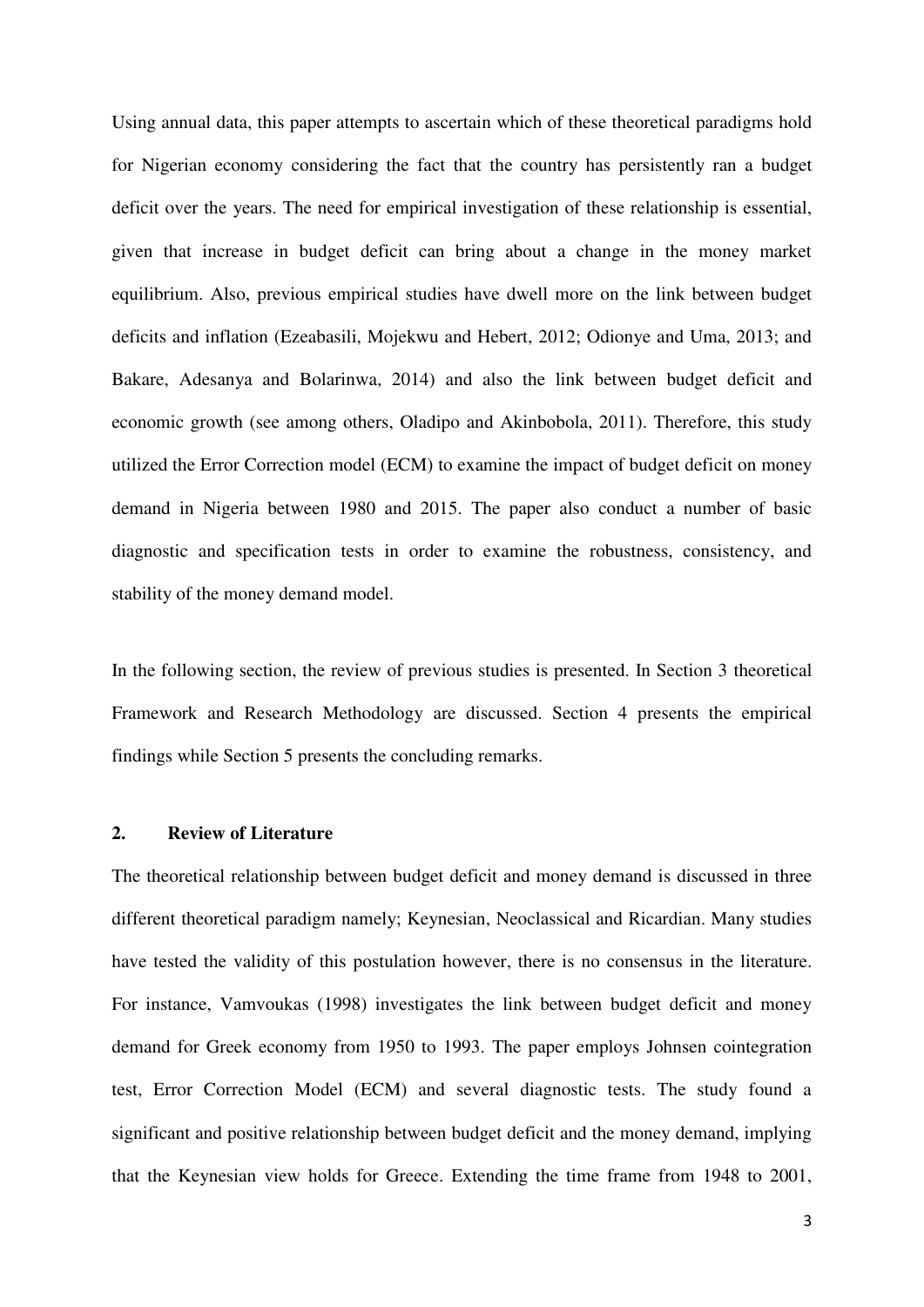Vamvoukas and Gargalas (2008) explore cointegration analysis, granger causality tests and impulse response functions (IRF) to examine the link between budget deficit and money demand in Greece. Their results corroborate the findings of Vamvoukas (1998). Other earlier studies that found a positive relationship between these two variables are Laumas, (1989); Dua, (1993); Yellen, (1989); and Knot and De Haan, (1995) among others.

In the same vein, Reinhart and Sack, (2000) examined the impact of budget deficit on money demand and inflation for OECD countries between 1980 and 2000. The findings of their results support the Keynesian and Neoclassical views in the short run. Wadad and Kalakech (2009) also found a positive and significant impact of budget deficit on money demand in Lebanon. Furthermore, using Johansen co-integration test and Vector Error Correction Model, Khrawish, Khasawneh and Khrisat (2012) analysed the impact of budget deficit on money demand in Jordan during the period 1992 to 2010. Their findings reveal a positive short and long run relationship between budget deficit and money demand indicating that Keynesian paradigm holds for Jordan. To substantiate the findings of others studies on the US economy, Li (2013) investigated the association between budget deficit and money demand using quarterly data from 1966 to 2011. The results of the study revealed a positive long-run correlation between budget deficit and money demand, which is consistent with the Keynesian and Neoclassical views.

Contrarily, studies like Deravi, Hegji and Moberly (1990) revealed that there exist a negative link between budget deficit and money demand during the period 1973:q1 to 980:q4 for the US economy. Another study by Gulley (1994) for the US economy extended the period to cover the Reagan-Bush era deficits (1981:q1 to 1989:q4). The results of the study reveal no evidence in support of a positive relationship between government debt and money demand. This infers that budget deficits do not affect money demand. The study of Chaudhary and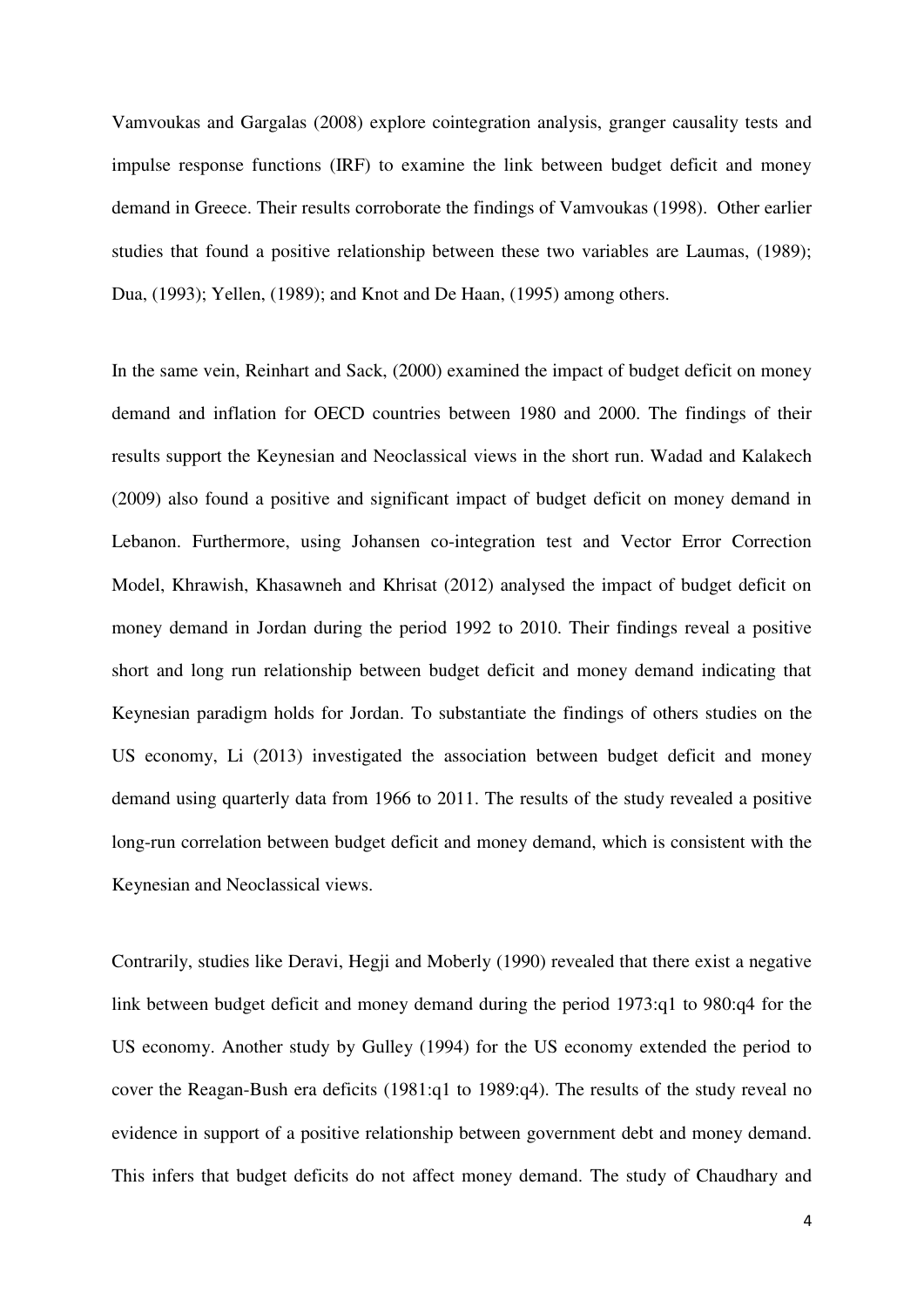Shabbir (2005) for Pakistani economy also reveal a negative and significant effect of budget deficit on money demand. Similarly, Khan and Khattak (2008) analysed the short-term effects of budget deficits on macroeconomic variables in Pakistan between 1960 and 2005 using the Error correction model (ECM) estimation technique. Their finding also reveal a negative link between budget deficit and money demand.

Using ANOVA regression analysis, Aamir, Yasir, Ullah and Ahmad (2014) examined the association between budget deficit and money demand covering the period 1986-2011 for Pakistani economy. Their results also support the submission of the Ricardian paradigm, which is a negative link between budget deficit and money demand.

Summarily, the studies reviewed indicate that understanding the relationship between budget deficit and money demand is critical in analysing the impact of government intervention to the overall growth and sustainable development of any country. In addition, the theoretical paradigms concerning the link between budget deficit and money demand has no distinct effect in terms of whether the country is developed or developing. Finally, the results obtained are sensitive to the measurement of money demand and estimation technique adopted.

#### **3.0. Theoretical Framework and Research Methodology**

#### **3.1 Theoretical Framework**

The link between money demand and the budget deficit has been investigated through determining a money demand balance equation using the IS-LM framework within the context of the Keynesian and the Ricardian equivalence models. According to the Keynesian model, an increase in budget deficit either through higher government spending or tax cuts, or both will impact positively on aggregate demand. However, budget deficits financed through the issuance of bonds increases the wealth level of the bondholders which, in turn, stimulate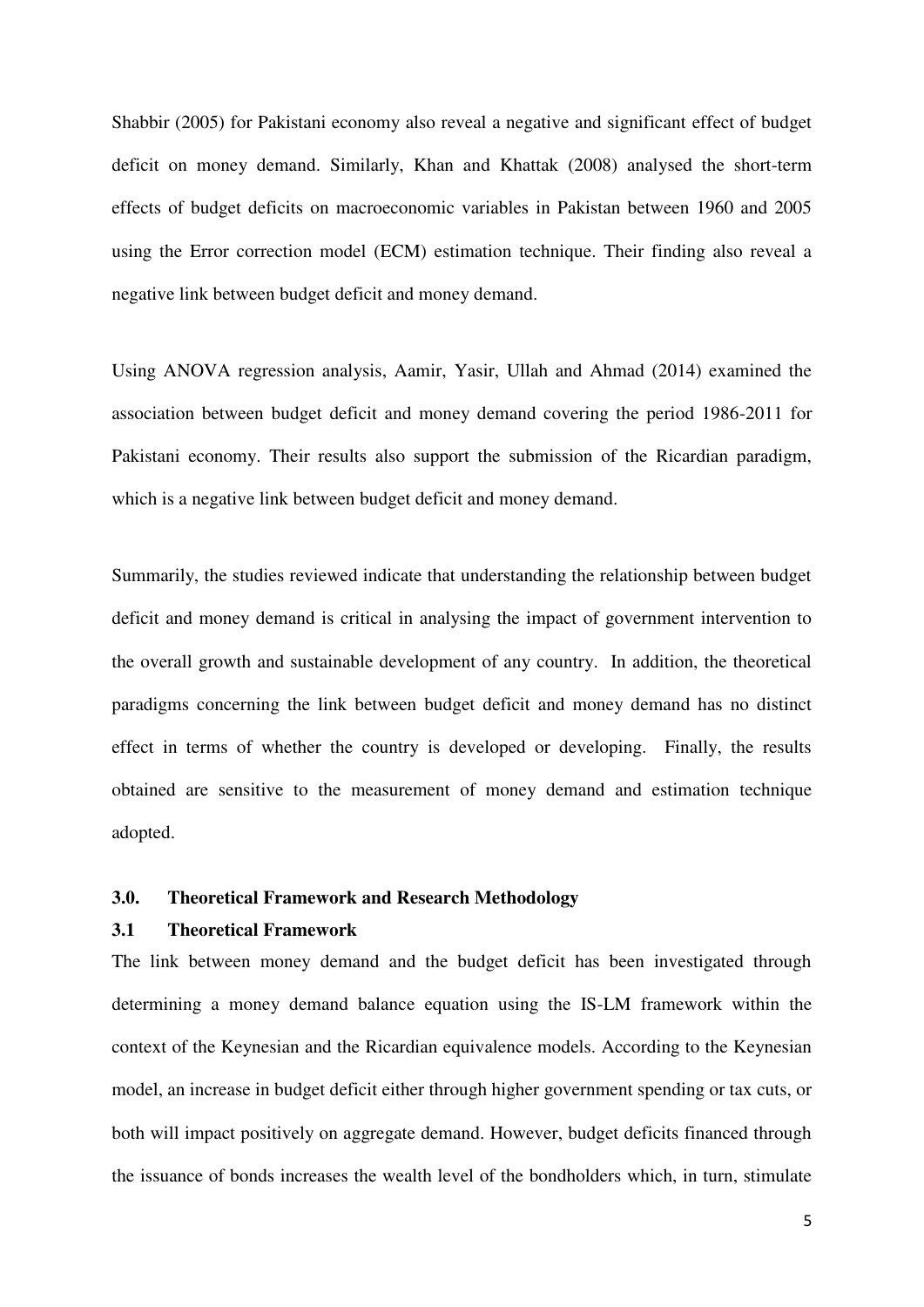consumption and consequently aggregate demand. The multiplier effect of the expansion of aggregate demand leads to higher national income. The increase in national income increased the demand for money transactions. Thus, according to the Keynesian proposition, since the budget deficit is financed by issuing government bonds, the resultant expansionary fiscal policy will make the IS curve to shift to the right. The LM curve on the other hand will shift to the left if the increase in budget deficit affects money demand positively. This policy mix bring about a new equilibrium point for IS and LM schedules, where both the output and the interest rate will be higher. This increase in interest rate crowds out investment, thereby reducing the multiplier effect of the increase in aggregate demand.

Thus at equilibrium, the money market suggests that real money supply equals real money demand. This gives the equation:

$$
m^s = m^D, \text{ or } \frac{M^s}{P} = \frac{M^D}{P}
$$
 (1)

The real money demand balance is expressed functionally as:

$$
m^D = f(ir, y) \tag{2}
$$

Where: y is real income, and ir is the nominal interest rate. The nominal money balance is further expressed as:

$$
M = f(ir, y, \inf l) \tag{3}
$$

Where: M is nominal money balances and inf *l* inflation rate which has major impact on total money is demand balance in the economy.

In line with other studies like Vamvoukas (1998); Khrawish, Khasawneh and Khrisat (2012); and Li (2013) equation (3) is augmented to include budget deficit and government purchase of goods and services in order to account for the multiplier effect of changes in government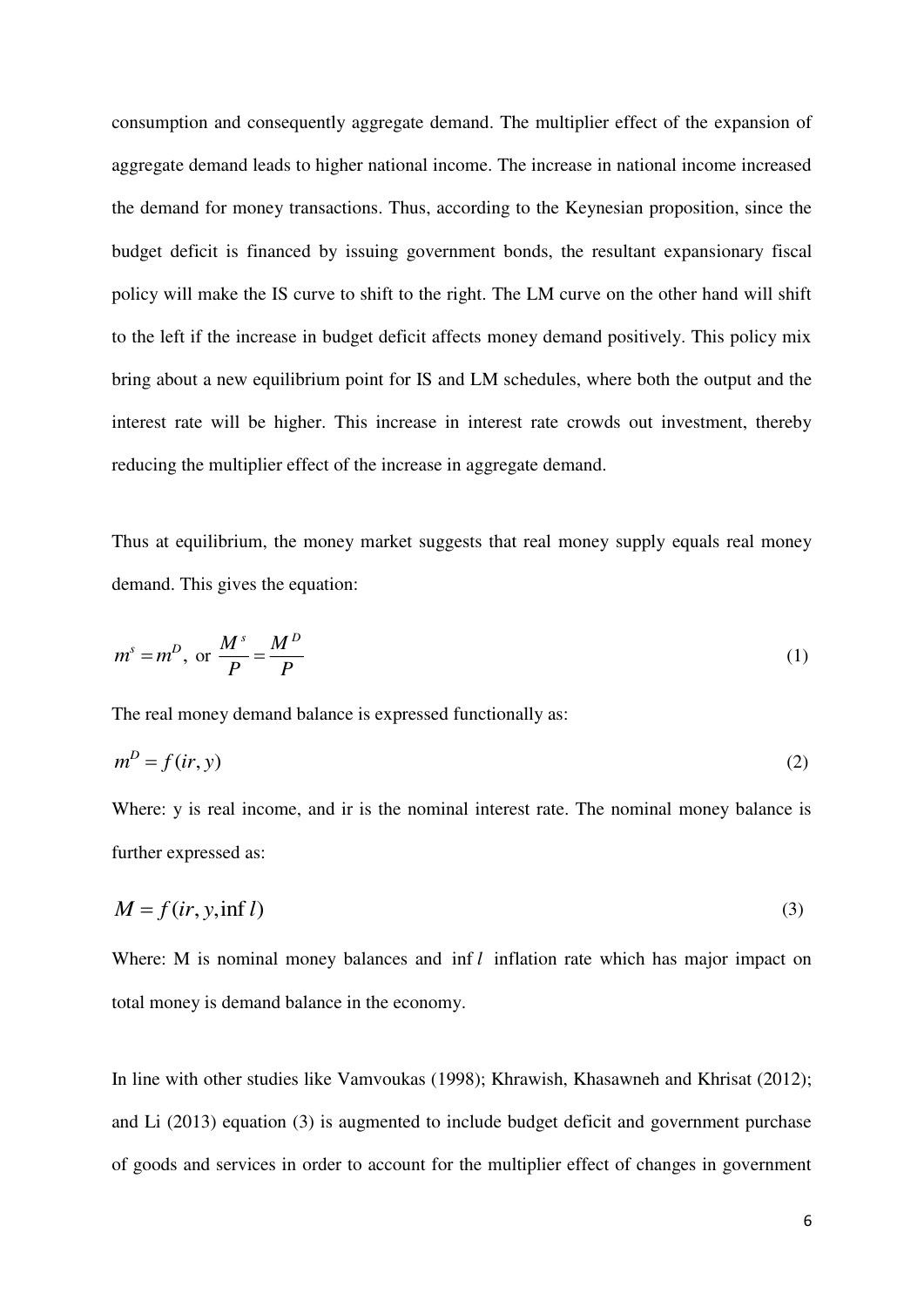spending on aggregate demand and the effect of financing budget deficit through issuance of government bond which can impact on money demand via changes in aggregate demand.

This is expressed below as:

$$
M = f(ir, y, \inf l, bd, ge) \tag{4}
$$

Equation (4) implies that money demand is a function of nominal interest rate, real GDP at constant price, inflation rate, budget deficit and government purchase of goods and services.

# **3.2 Methodology**

As suggested by Engle-Granger representation theorem that if two or more series are cointegrated then they will be efficiently represented by an error correction mechanism.

The Error Correction Model is used in this study to capture the short and long run impact of budget deficit on money demand. The method involves developing a model from it generalized form (over parameterized) to a specific form (parsimonious) using the Hendry modelling approach. In addition, if the variables in equation (4) have stochastic trends and follow a common long term equilibrium association, then the variables are said to be cointegrated. Cointegration is a test for equilibrium between non-stationary variables integrated of the same order. The Johansen's cointegration procedure (1990) is adopted for this study because it involve the use of a well-established, likelihood ratio statistics. The cointegrating equation is specified as:

$$
y_t = \alpha + A_t y_{t-1} + \dots + A_{\rho} y_{t-\rho} + \varepsilon_t
$$
\n(5)

Where  $y_t$  is k-dimensional vector of non-stationary variables, and  $\varepsilon_t$  is a vector of white noise residuals. By using the first difference operator  $\Delta$  equation (5) can be rewritten as: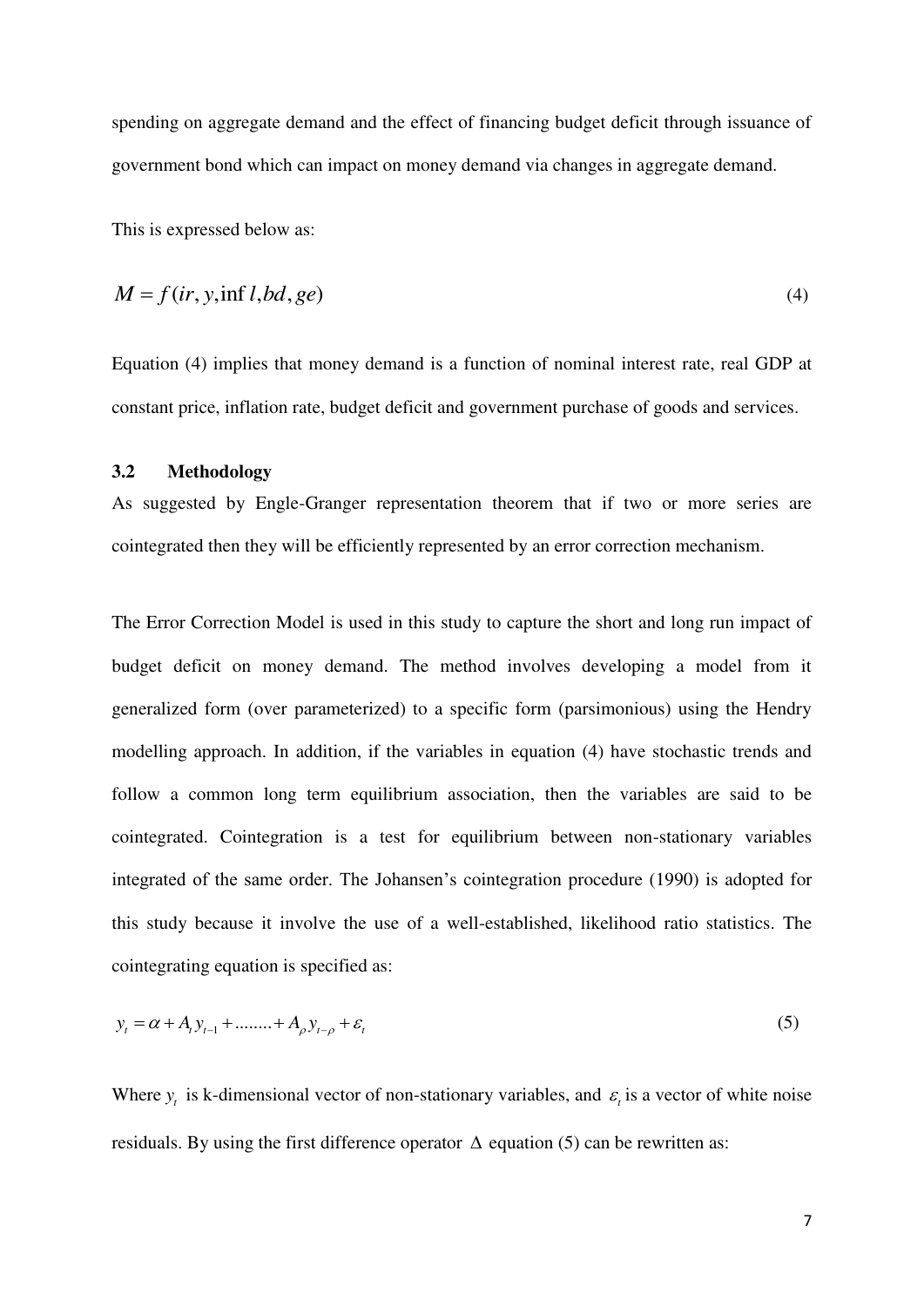$$
\Delta y_t = \Pi y_{t-1} + \sum_{i=1}^{\rho} T_i \Delta_{t-i} + \varepsilon_t \tag{6}
$$

The rank of matrix  $\Pi$  determines the number of linear combinations of  $y_t$  that are stationary processes. If the rank of the matrix is r,  $\Pi$  can be factored as  $\alpha\beta'$ , where the elements of  $\alpha$  are the adjustment parameters in the error-correction model, and β contains the cointegrating vectors. Johansen derives two test statistics for testing the cointegrating rank. The first is the maximum eigenvalue test while the second is the trace statistic.

If the variables in equation (4) turn out to be cointegrated, the error correction modelling approach is adopted to reveal the short and long run effect of budget deficit on money demand.

The Error Correction Model (ECM) takes the form:

$$
\Delta Y_t = a_0 + \sum_{i=1}^{j} \alpha_{1i} \Delta Y_{t-i} + \sum_{i=1}^{j} \alpha_{2i} \Delta X_{it-i} + \alpha_3 ect_{t-1} + u_t
$$
\n(7)

Where the long run properties are derived from the proportionality between  $Y_t$  and  $X_{it}$ . The above specification relates the short run change in the dependent variable  $\Delta Y_t$  to the short run change in the explanatory variables  $X_{it}$ . This is called the impact effect  $(\alpha_{2i})$  but ties the change to the long run impact through a feed-back mechanism.

From equation (4), the estimable money demand error correction model is given as:

$$
\Delta M_{t} = a_{0} + \sum_{i=1}^{j} \alpha_{1i} \Delta M_{t-1} + \sum_{i=1}^{j} \alpha_{2i} \Delta i r_{t-1} + \sum_{i=1}^{j} \alpha_{3i} \Delta y_{t-1} + \sum_{i=1}^{j} \alpha_{4i} \Delta \inf l_{t-1} + \sum_{i=1}^{j} \alpha_{5i} \Delta b d_{t-1} + \sum_{i=1}^{j} \alpha_{6i} \Delta g e_{t-1} + \alpha_{7} e c t_{t-1} + u_{t}
$$
\n(8)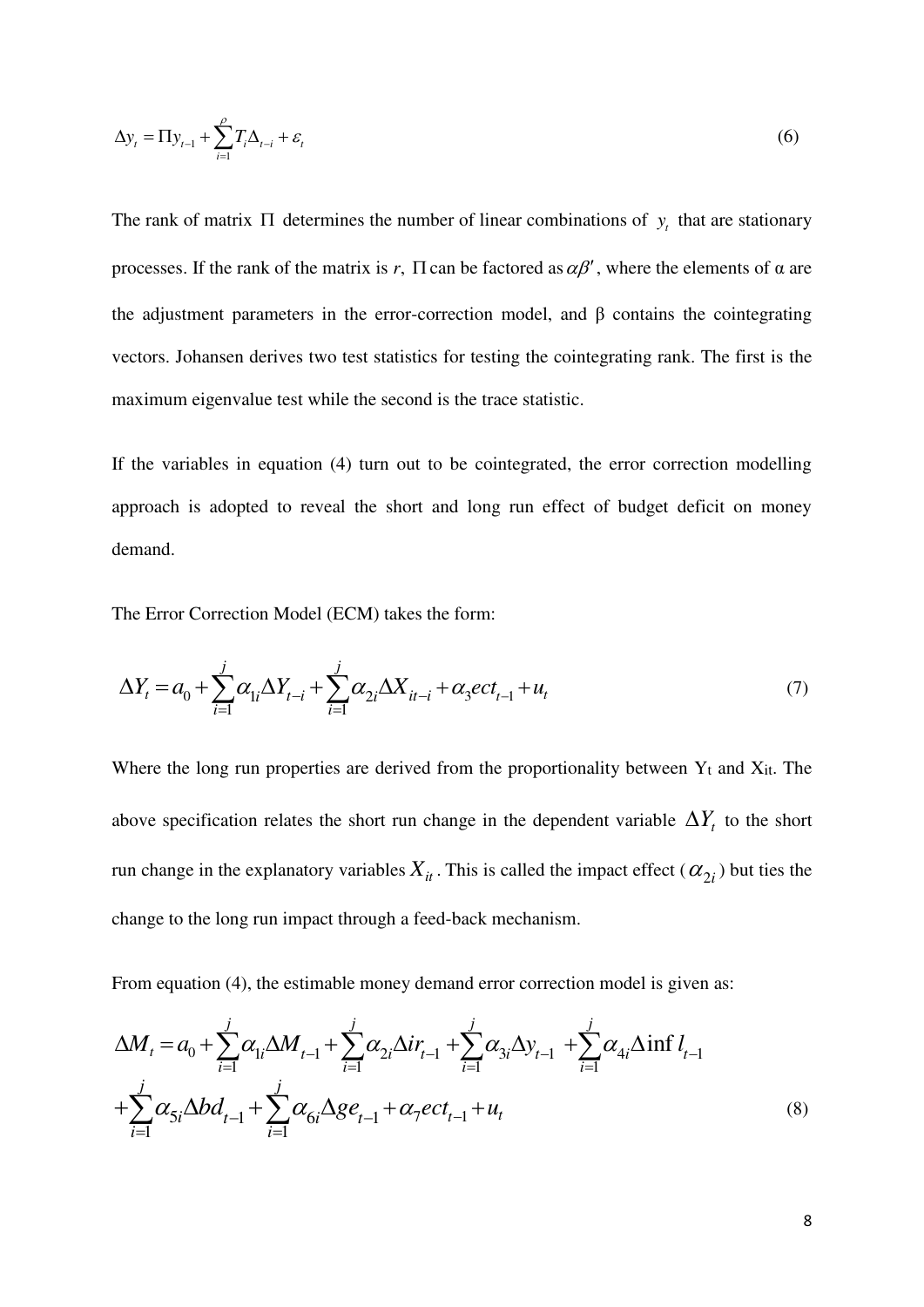Where  $ect_{t-1}$  = the error correction term lagged for one period,  $\alpha_7$  = the coefficients for measuring speed of adjustment to equilibrium in equation (8).

Prior to cointegration and estimation of ECM, Ng and Perron (2001) unit root test was used to determine the stationarity of the variables in the model. This test uses the GLS detrending procedure of Elliott, Rothenberg and Stock (1996) to create an efficient version of the modified PP tests of Perron and Ng (1996). This modified test is adopted for two reasons: firstly, it does not exhibit the severe size distortions for errors with large negative MA or AR roots common with the Phillips and Perron (PP) (1998) tests; and secondly, when the autoregressive term is close to unity, it possesses substantially higher power than the PP tests (Ng and Perron, 2001).

# **3.3 Data Sources**

This study utilized macroeconomic time series for the period 1980-2015. The data are obtained from the Central Bank Nigeria Statistical Bulletin and Annual report and statement of Account (various issues). The variables of interest are; money demand, interest rate, real GDP, inflation rate, budget deficit and government purchase of goods and service.

# **4.0 Empirical Results 4.1 Unit Root Test**

Based on Ng and Perron (2001) unit root test adopted, three M-tests (MZa, MZt and MSB) and modified Elliot et al. (1996) Point Optimal Test (MPT) were used in establishing the stationarity properties of the time series data adopted in this study. The Ng and Perron (2001) test modified Phillip Perron (PP) tests of Perron and Ng (1996) used the GLS de-trending procedure of Elliott, Rothenberg and Stock (1996). This is adopted because it does not reveal the spartan size distortions common with the Phillip Perron (PP) tests for errors with large negative moving average (MA) or autoregressive (AR) roots; and it also possesses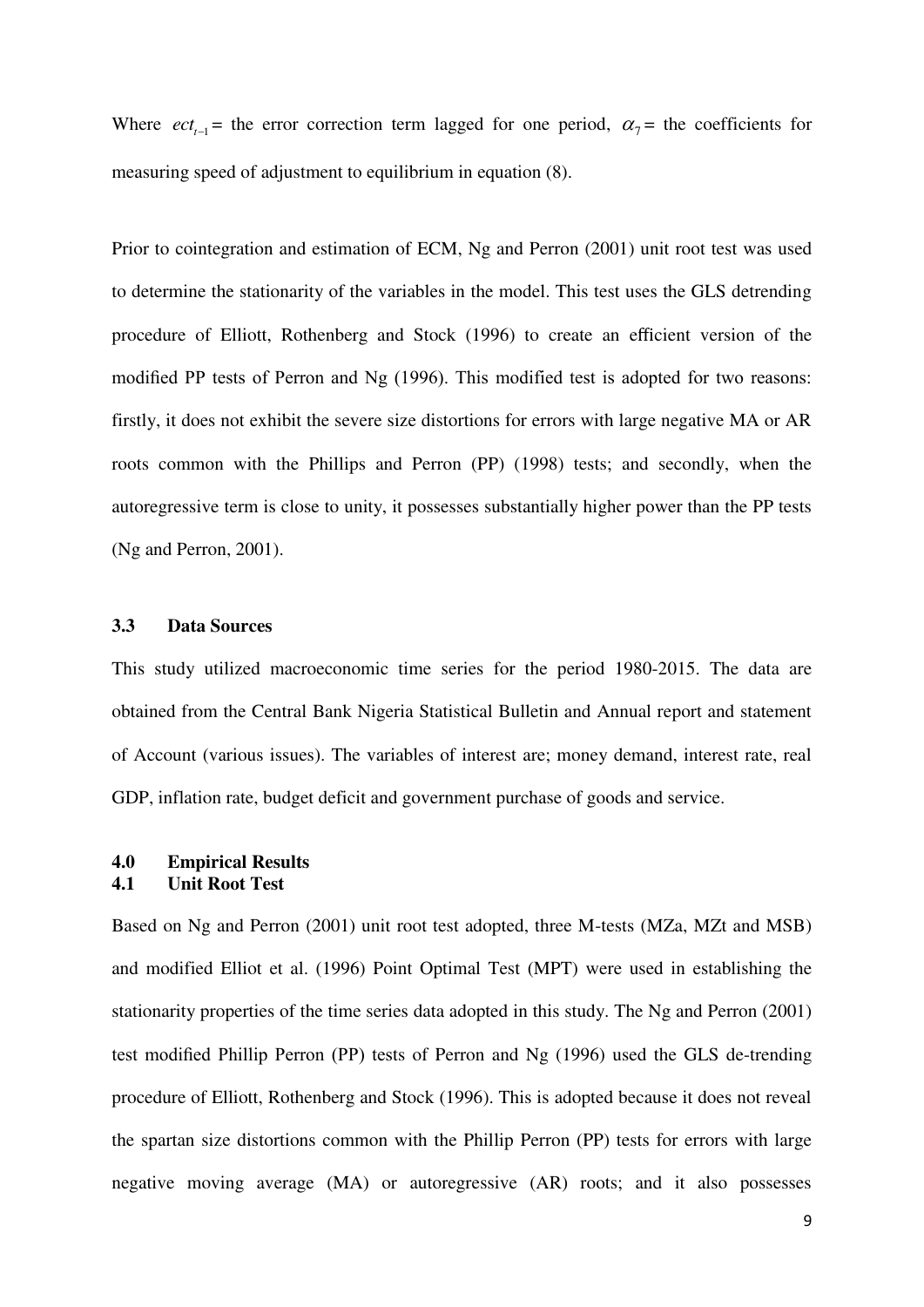substantially higher power than the PP tests when the autoregressive term is close to unity (Ng and Perron, 2001). The null hypothesis is that there is the presence of unit root.

Table 1 presents the results of the Ng and Perron unit root tests. From the table, it can be seen that all the series in our sample are integrated of order one, or are I (1) series.

| <b>Table 1: Results for Ng and Perron Unit Roots Test</b> |            |            |            |            |  |
|-----------------------------------------------------------|------------|------------|------------|------------|--|
| <b>Variables</b>                                          | MZa        | <b>MZt</b> | <b>MSB</b> | <b>MPT</b> |  |
| M                                                         |            |            |            |            |  |
| Level                                                     | $-4.216$   | $-0.253$   | 0.179      | 1.651      |  |
| <b>First Difference</b>                                   | $-15.375*$ | $-2.757*$  | $0.599*$   | $4.539*$   |  |
| IR                                                        |            |            |            |            |  |
| Level                                                     | $-1.146$   | $-0.653$   | 0.162      | 1.280      |  |
| <b>First Difference</b>                                   | $-19.130*$ | $-3.093*$  | $0.570*$   | $7.671*$   |  |
| Y                                                         |            |            |            |            |  |
| Level                                                     | $-3.558$   | $-0.316$   | 0.151      | 1.125      |  |
| <b>First Difference</b>                                   | $-21.931*$ | $-3.309*$  | $0.889*$   | $9.462*$   |  |
| <b>INFL</b>                                               |            |            |            |            |  |
| Level                                                     | $-0.592$   | $-0.976$   | 0.154      | 1.285      |  |
| <b>First Difference</b>                                   | $-19.059*$ | $-3.249*$  | $0.576*$   | $5.177*$   |  |
| BD.                                                       |            |            |            |            |  |
| Level                                                     | $-1.613$   | $-0.457$   | 0.174      | 0.775      |  |
| <b>First Difference</b>                                   | $-21.141*$ | $-2.864*$  | $0.792*$   | $6.642*$   |  |
| GЕ                                                        |            |            |            |            |  |
| Level                                                     | 1.343      | $-1.139$   | 0.106      | 2.081      |  |
| <b>First Difference</b>                                   | 15.785     | $-2.701$   | 0.933      | 5.559      |  |
|                                                           |            |            |            |            |  |

**Notes:** (1) The asymptotic critical values for the MZa test are -13.80 and -8.10 for 1% and 5% significance levels respectively.

- (3) The asymptotic critical values for the MSB test are 0.17 and 0.23 for 1% and 5% significance levels respectively.
- (4) The asymptotic critical values for the MPT test are 1.78 and 3.17 for 1% and 5% significance levels respectively.

(5)  $*$ ,  $**$  depicts the rejection of the null hypothesis at 1% and 5% significant level.

# **4.2 Cointegration Test**

The Johansen and Juselius (1990) cointegration technique was adopted to establish the existence of a long run relationship among the variables in equation (8). To out carry cointegration analysis, it pertinent to determine the optimal lag length of the Vector Autoregressive (VAR) model in equation (6) using various information criteria. The results

<sup>(2)</sup> The asymptotic critical values for the MZt test are -2.58 and -1.98 for 1% and 5% significance levels respectively.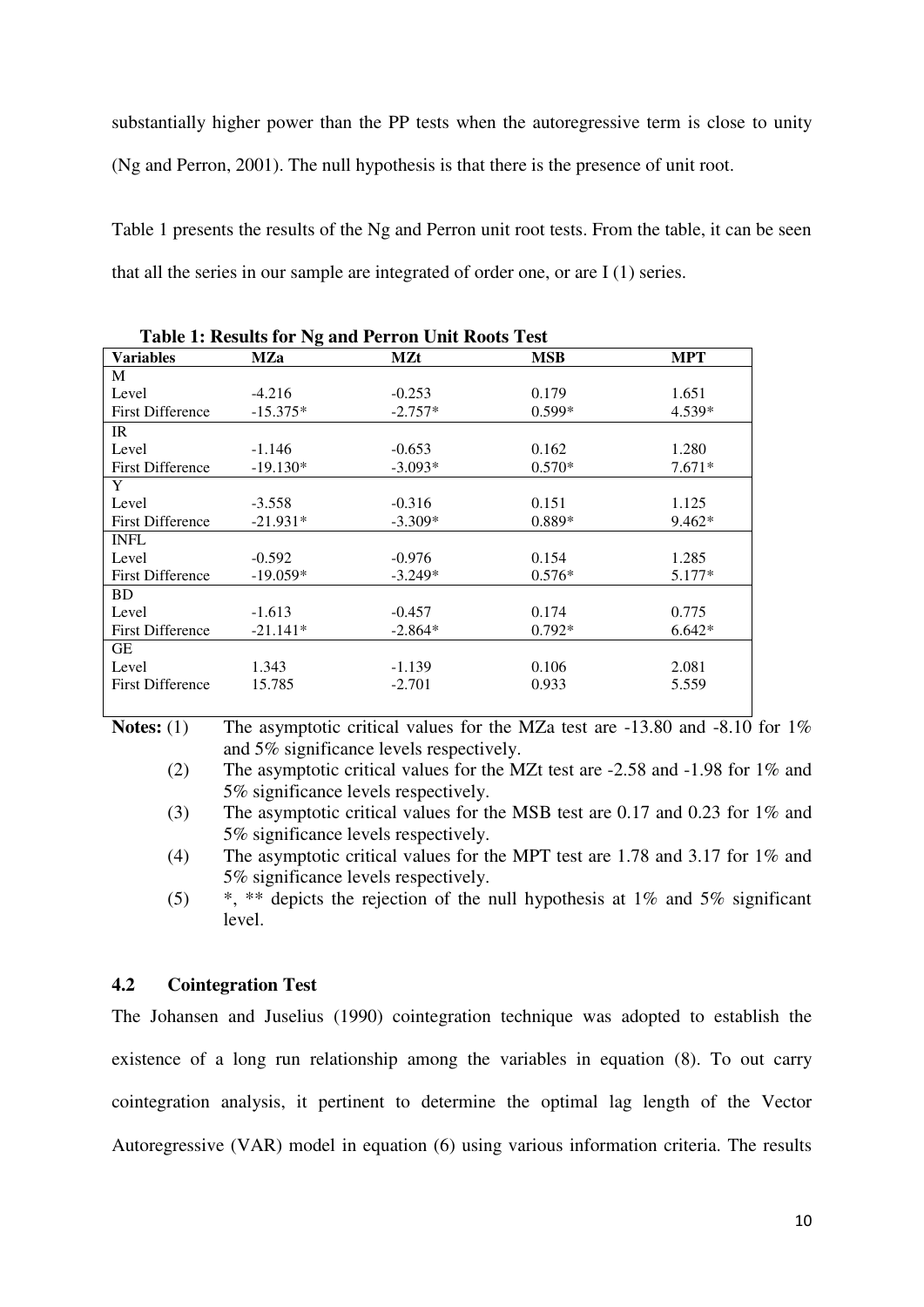of the lag selection criteria presented in Table 2 reveal that all the five different information criteria namely: Akaike Information Criterion (AIC), Schwarz Information Criterion (SIC), Hannan-Quinn Information Criterion (HQ), Final Prediction Error (FPE) and Sequential modified LR test statistic (LR) considered suggest 1 as the optimal lag length.

| Table 2. VAIN Dag OT act belection Criteria |            |          |           |           |           |         |
|---------------------------------------------|------------|----------|-----------|-----------|-----------|---------|
| Lag Length                                  | LogL       | LR       | FPE       | AIC       | SС        | HО      |
|                                             | $-771.642$ | NA       | 90434215  | 35.347    | 35.591    | 35.438  |
|                                             | -489.145   | 475 109* | 1251 414* | $24.143*$ | $25.846*$ | 24.775* |
|                                             | $-455.373$ | 47.587   | 1519.147  | 24.244    | 27.407    | 25.417  |

|  |  | Table 2: VAR Lag Order Selection Criteria |  |
|--|--|-------------------------------------------|--|
|  |  |                                           |  |

Note: \* indicates lag order selected by the criterion

LR: sequential modified LR test statistic

FPE: Final prediction error

AIC: Akaike information criterion

SC: Schwarz information criterion

HQ: Hannan-Quinn information criterion

The Johansen cointegration test is presented in Table 3 using one (1) as the maximum lag length of the VAR model in equation (6). The results of the cointegration tests reveal that there exist a long-run equilibrium relationship between money demand, budget deficit and the control variables in Nigeria. The table also revealed that the trace and Maximum eigenvalue tests indicate between 5 and 4 cointegrating equation, indicating a long run relationship between money demand, budget deficit, real GDP, interest rate, inflation rate and government purchase of goods and services.

**Trace Test K=1 Maximum Eigenvalues K=1** Equation  $H_o$   $H_A$  Trace **Statistics** 5% Critical Values  $H_0$  |  $H_A$  | Max-Eigen Statistic 5% Critical Values No of Cointegrating Equation Equation (6)  $\left| \right|$  R=0<sup>\*</sup> R≤1\* R≤2\* R≤3\* R≤4\* R≤5  $R=0$  $R=1$  $R=2$  $R=3$  $R=4$  $R=5$ 104.483 65.327 42.592 25.471 12.323 1.944 83.937 60.061 40.175 24.276 11.321 4.129  $R=0*$ R≤1\* R≤2\* R≤3\* R≤4 R≤5  $R=0$  $R=1$  $R=2$  $R=3$  $R=4$  $R=5$ 109.156 72.735 40.121 24.159 10.379 2.231 86.630 64.159 38.964 17.121 11.225 5.203 5

**Table 3: Test Results for Cointegration between Pairs of Variables** 

*Source:* **Author's computation**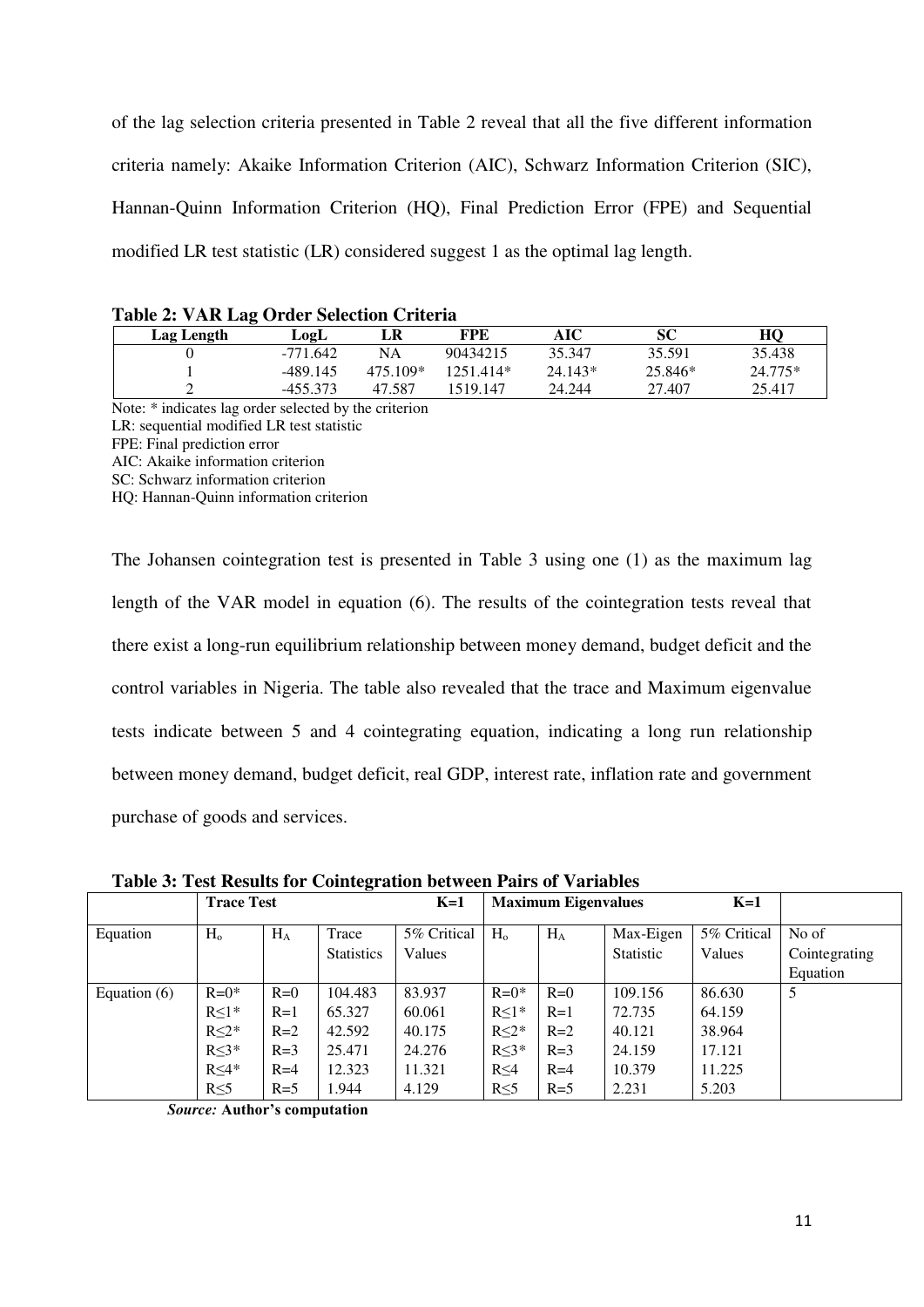#### **4.3 Results of the ECM Estimation**

The results of the parsimonious ECM model is presented in Table 4. The results reveal that change in one-period lagged value of budget deficit has positive and significant impact on changes in money demand this implies that increase in budget deficit impact positively on money demand. This confirms that the Keynesian and Neoclassical views on the relationship between money demand and budget deficit holds for Nigeria. This results is in line with findings of Vamvoukas (1998) for Greek economy, Reinhart and Sack, (2000) for the US economy, Vamvoukas and Gargalas (2008) for Greek, Wadad Saad and Kamel Kalakech (2009) for Lebanon and Li (2013) for the US economy. However, changes in one-period lagged value of inflation rate has negative and significant effect on money demand. This indicate that fluctuation in consumer price index impact negatively on money demand in Nigeria. In addition, changes in one-period lagged value of money demand and interest rate have positive and significant impact on money demand. The coefficient of changes in real GDP and one period lagged value of government purchase of goods and services have the right signs but they are not statistically significant. This implies that in the short run, changes in real GDP and government purchase of goods and services do not impact meaningfully on money demand to bring about a positive/negative change.

The results further reveal that the estimated lagged error correction term  $(ECT<sub>t-1</sub>)$  is negative and significant at 5 percent level. This supports the co-integration test results presented in Table 3. The feedback coefficient is -0.114 suggesting a fairly low speed of adjustment to equilibrium after a shock. Approximately, 11 percent of the disequilibria from the previous year's shock in money demand converge or adjust back to the long run equilibrium in the current year.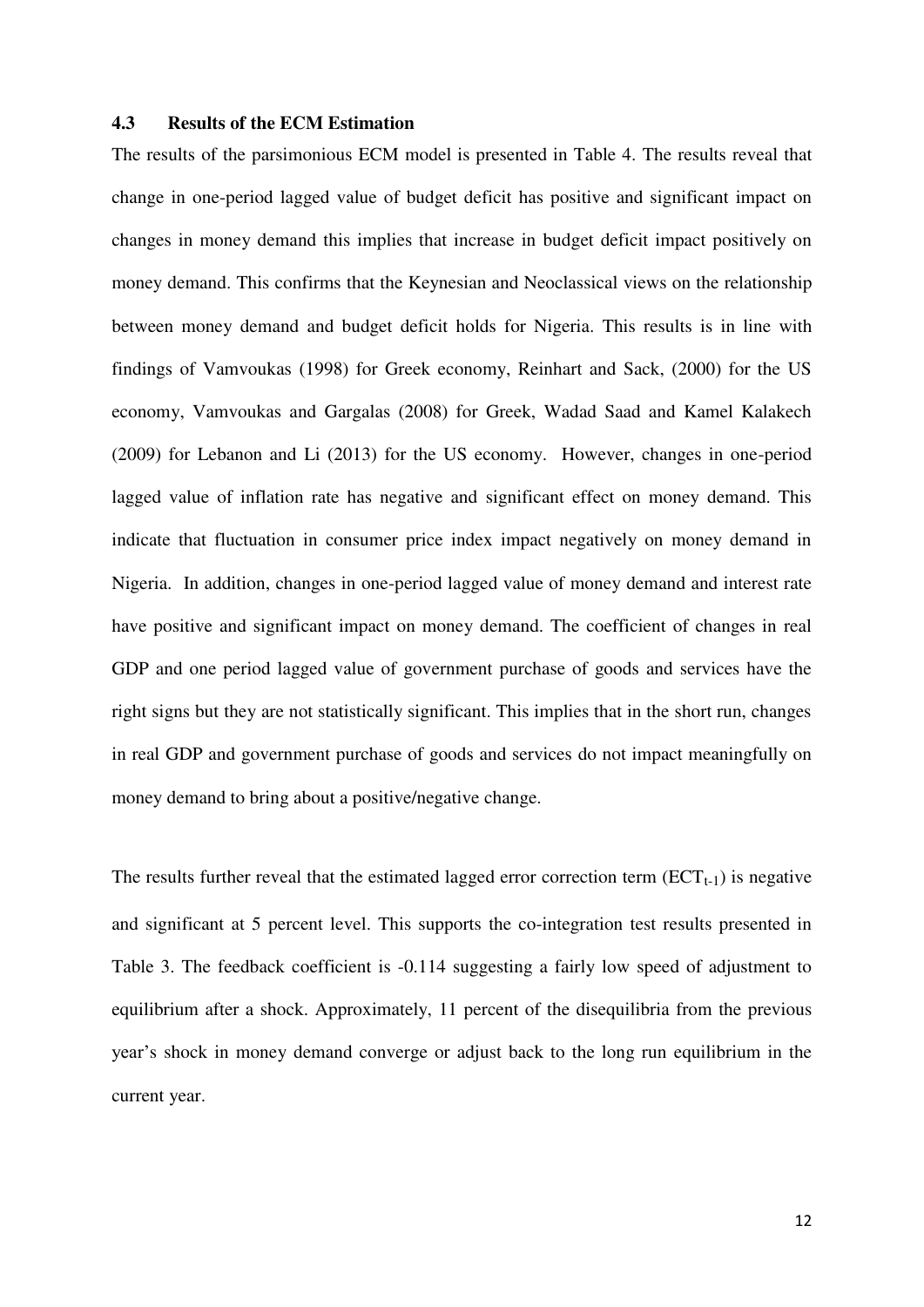| Variable              | Dependent Variable: $\Delta M$ (Money Demand) |             |  |
|-----------------------|-----------------------------------------------|-------------|--|
|                       | Coefficient                                   | t-statistic |  |
| Constant              | 0.108                                         | 2.878 ***   |  |
| $\Delta M_{_{t-1}}$   | 0.436                                         | $2.731***$  |  |
| $\Delta\!_{t-1}$      | 0.222                                         | $2.254**$   |  |
| $\Delta Y$            | 0.045                                         | 1;454       |  |
| $\Delta INFL_{t-1}$   | $-0.262$                                      | $-2.148**$  |  |
| $\Delta BD_{t-1}$     | 0.313                                         | 1.967*      |  |
| $\Delta G E_{_{t-1}}$ | 0.135                                         | 1.675       |  |
| $ECT_{t-1}$           | $-0.114$                                      | $-2.833***$ |  |
| $R^2$                 | 0.776                                         |             |  |
| Adj $R^2$             | 0.733                                         |             |  |
| Durbin Watson         | 1.885                                         |             |  |
| F-statistic           | 4.590                                         |             |  |
| Prob (F-statistic)    | 0.00247                                       |             |  |
| <b>RESET</b>          | 0.9153                                        |             |  |
| <b>BG</b> test        | 0.4752                                        |             |  |

**Table 4. Estimates of the Parsimonious Error Correction Model**

*Note: \*, \*\* and \*\*\* depict significance at the 10%, 5% and 1% levels respectively Source:* **Author's computation**

In order to ascertain the robustness of the parsimonious ECM estimates, diagnostic test such as the Regression Specification Test (RESET) statistics, White F-statistics, Breusch-Godfrey (BG) tests for serial correlation and cumulative sum (CUSUM) of squares. Form Table 4, the value of the RESET suggest that no serious variable was omitted from the model, indicating that the ECM was correctly specified. The probability of the F-statistics also reveal that the absence of simultaneity bias in the estimates. The BG test for serial correlation indicate that there is no serial correlation in the disturbance of the error term. In addition, the CUSUM and CUSUM square figure below indicate that the parameter estimated are stable during the sample period (1980-2015) and can best explain the variation in the dependent variable.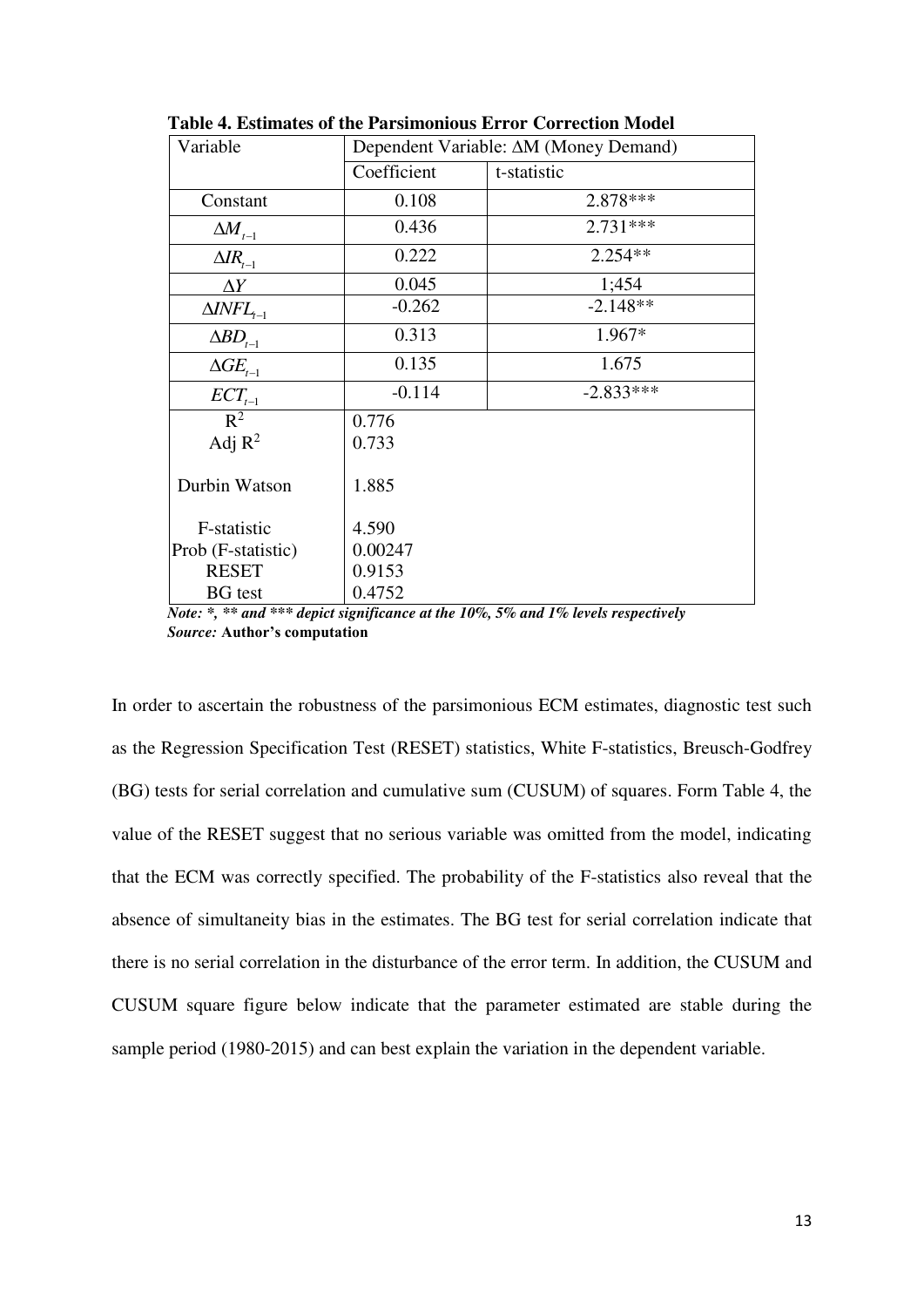

Figure 1: CUSUM and CUSUM Square Parameter Stability Tests

# **5. Conclusion**

Relying on the economic modelling of previous studies and using annual data from the Nigerian economy, this paper investigates empirically the sensitivity and validity of the Keynesian and Neoclassical propositions and the Ricardian equivalence hypothesis. The study used cointegration analysis and ECM methodology to ascertain the short and long run effect of budget deficit on money demand.

The results of the cointegration test confirmed the existence of a strong and stable long-term relationship among the variables in the money demand model. Also, the estimates of the ECM model indicate the existence of a short- and long-term, positive and significant relationship between money demand and budget deficit. Although inflation rate has negative and significant effect on money demand in the short run, interest rate however has positive and significant impact on money demand. The statistical insignificance of real GDP and government purchase of goods and services implies that in the short run, the two variables do not impact meaningfully on money demand to bring about any change. Overall, the empirical findings suggest that the Keynesian and Neoclassical propositions hold for Nigeria. Therefore the study suggest that there should be increased emphasis on productivity and efficiency of government expenditure since it impact positively on aggregate money demand via increase in aggregate demand.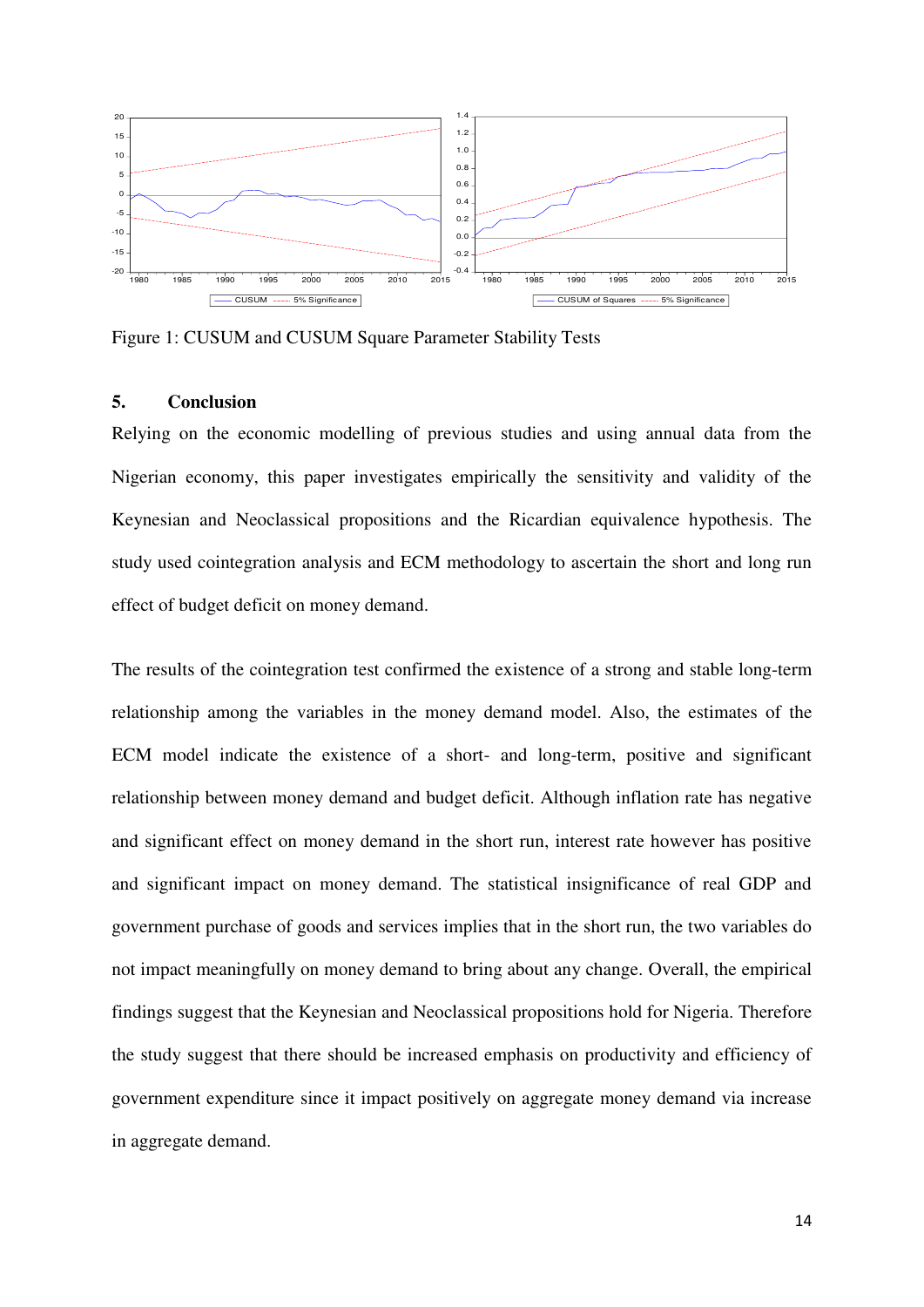#### **REFERENCE**

- Aamir, S., Yasir, M., Ullah, M. and Ahmad, S. 2014. The relationship and impact of money growth and budget deficit on inflation in Pakistan. *Journal of Transactions on Education and Social Sciences,* Vol. 5, No. 2, pp. 29-36.
- Bakare, I. A. O., Adesanya, O. A., and Bolarinwa, S. A. 2014. Empirical investigation between budget deficits, inflation and money supply in Nigeria. *European Journal of Business and Social Sciences,* Vol. 2, No. 12, pp. 120-134.
- Barro, R. J. 1989. Government spending, interest rates, prices, and budget deficits in the United Kingdom, 1701-1918. *Journal of Monetary Economics,* Vol. 20, pp. 221- 247.
- Bovenberg, L. A. 1998. Long–term interest rates in the United States: an empirical analysis, *IMF Staff Papers,* Vol. 35, No.2, pp .382-90.
- Cheug, B. S. 1998. The causality between budget deficits and interests rates in Japan: an application of time services analysis, *Applied Economic Letters,* Vol. 5, No. 7, pp. 419-432.
- Chaudhary, M. A and Shabbir, G. 2005. Macroeconomic impacts of budget deficits on Pakistan's foreign sector, *Pakistan Economic and Social Review,* Vol. 43, No. 2, pp. 185-198.
- Darrat, A. F. 1990. Structural federal deficits and interest rates: some causality and cointeggration tests. *Southern Economic Journal,* Vol. 56, No. 3, pp. 752-759.
- Deravi, M. K., Hegji, C. E. and Moberly, H. D. 1990. Government debt and the demand for money: an extreme bound analysis, *Economic Inquiry,* Vol. 28, pp. 390-401.
- Dua, P. 1993. Interest Rates, Government Purchases, and Budget Deficits: A Forward Looking Model. *Public Finance Quarterly,* Vol. 21, No. 4, pp. 470-478.
- Elliott, G., Rothenberg, T. J., and Stock, J. H. 1996. Efficient tests for an autoregressive unit root. *Econometrica,* Vol. 64, pp. 813-836.
- Ezeabasili, V. N., Mojekwu, J. N., and Herbert, W. E. 2012. An Empirical Analysis of Fiscal Deficits and Inflation in Nigeria. *International Business and Management,* Vol. 4, No. 1, pp. 105-120.
- Gully, O.D. 1994. An Empirical Test of the Effects of Government Deficits on Money Demand. *Applied Economics,* Vol. 26, pp. 239-247.
- Johansen, S. and Juselius, K. 1990. Maximum Likelihood Estimation and Inference on Cointegration, with Applications to the Demand for Money", *Oxford Bulletin of Economics and Statistics,* Vol. 52, No. 2, pp. 169-210.
- Khan. Q. A and Khattak, R. N. 2008. An analysis of short-term effects of budget deficits on macroeconomic variables: evidence from Pakistan (1960-2005). *Sarhad Journal of Agriculture*, Vol. 24, No. 2, pp. 1-14.
- Khrawish, H. A., Khasawneh, A. Y., and Khrisat, F. A. 2012. The impact of budget deficits on money demand in Jordan: co-integration and vector error correction analysis. *Investment Management and Financial Innovations,* Vol. 9, Issue 2, pp. 101-108.
- Knot, D. and De Haan, J. 1995. Fiscal Policy and Interest Rates in the European Community. *European Journal of Political Economy,* Vol. 11, No. 1, pp. 171-187.
- Laumas, G. S. 1989. Anticipated Federal Budget Deficits, Monetary Policy and the Rate of Interest. *Southern Economic Journal,* Vol. 56, No. 2, pp. 375-382.
- Li, M. 2013. Government Debt and Demand for Money: A Cointegration Approach. *World Review of Business Research,* Vol. 3, No. 1, pp. 52 – 58.
- Ng, S. and Perron, P. 2001. Lag length selection and the construction of unit root tests with good size and power. *Econometrica,* Vol. 69, pp. 1519-1554.
- Odionye, J. C. and Uma, K. E. 2013. The relationship between budget deficit and interest rate: Evidence from Nigeria. *European Journal of Business and Social Sciences,* Vol. 2, No. 1, pp. 158-167.